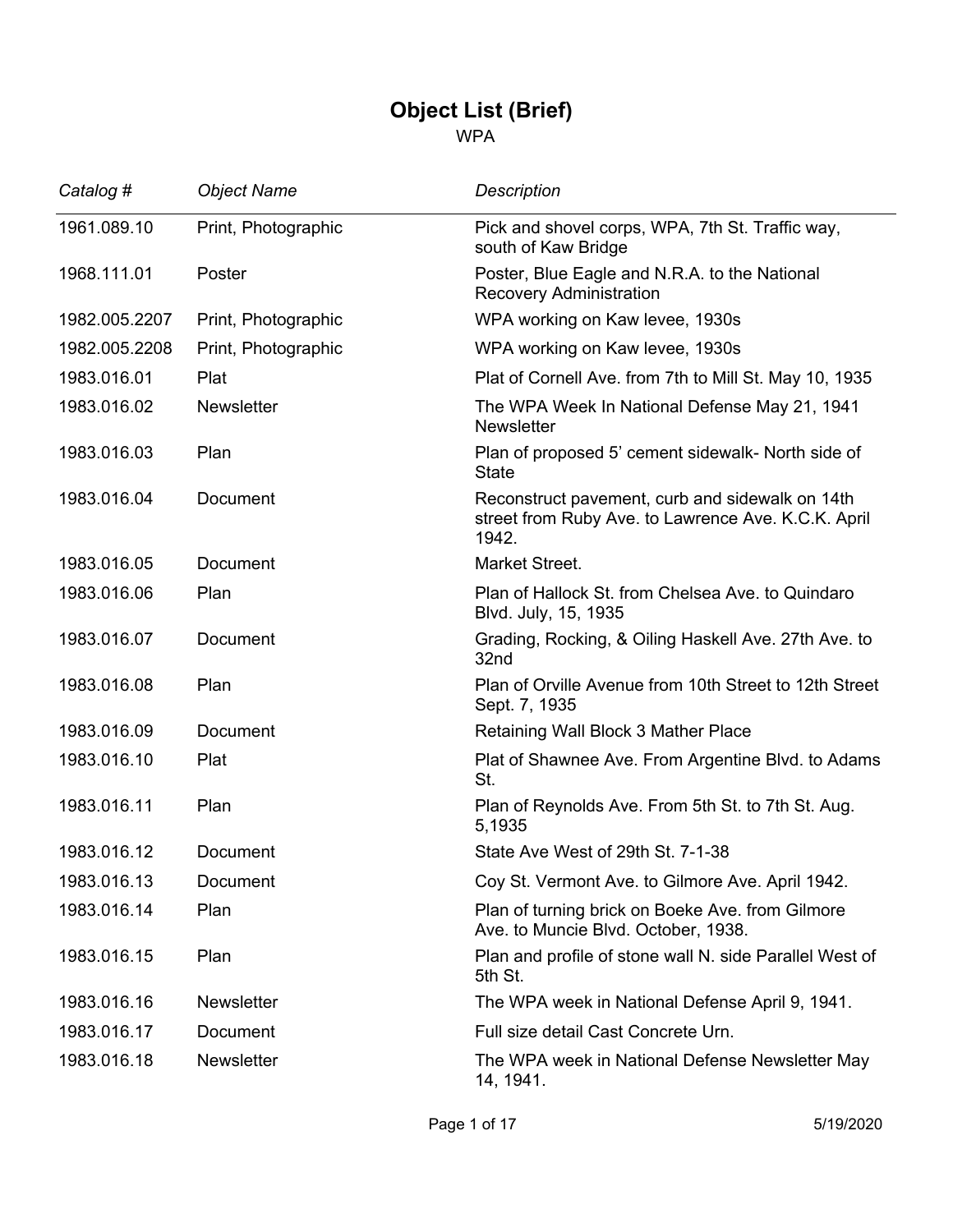| Catalog #   | <b>Object Name</b> | Description                                                                                                                       |
|-------------|--------------------|-----------------------------------------------------------------------------------------------------------------------------------|
| 1983.016.19 | <b>Document</b>    | Quindaro Park-Baseball Diamonds & Tennis Courts<br>12-11-34.                                                                      |
| 1983.016.20 | Plan               | Plans for Indian cemetery Wall.                                                                                                   |
| 1983.016.21 | Plan               | Plan & profile Valley St. Miami to Argentine Blvd.                                                                                |
| 1983.016.22 | Plan               | Plan for raise brick pavement to remove valley gutter<br>on the East side of 10th St. at State Ave.                               |
| 1983.016.23 | Document           | Proposed colored concrete floor design for Huron<br>Park.                                                                         |
| 1983.016.24 | <b>Newsletter</b>  | The WPA week in National Defense Newsletter<br>February 26, 1941.                                                                 |
| 1983.016.25 | Plat               | Plat of 15th St. from Waverly Ave. to Haskell Ave.                                                                                |
| 1983.016.26 | Plat               | Plat of 33rd St. from Wood to Parallel Ave. 5-22-35.                                                                              |
| 1983.016.27 | Plat               | Plat of Tauromee Ave. From 7th St. to 8th St.                                                                                     |
| 1983.016.28 | Plat               | Plat of Tremont St. from Ray to Pacific Ave. 5-14-35.                                                                             |
| 1983.016.29 | <b>Document</b>    | Third St. Minnesota Ave. to Greeley Ave.                                                                                          |
| 1983.016.30 | Document           | 35th St. Barber Ave. to Douglas Ave.                                                                                              |
| 1983.016.31 | Plan               | Plan of Troupe Ave. from 5th St. to 7th St. July 5,<br>1935.                                                                      |
| 1983.016.32 | Plan               | Plan of Greeley Ave. from 7th St. to 8th St. Nov. 25,<br>1935.                                                                    |
| 1983.016.33 | Document           | Reynolds Avenue from Mill St. to 10th St.                                                                                         |
| 1983.016.34 | Document           | Details of Materials to be salvaged on tram right of<br>way from West end of Inter City viaduct to State Line<br>August 19, 1935. |
| 1983.016.35 | Document           | New concrete pavement & curb Gilmore Ave.<br>between 8c Valley St.                                                                |
| 1983.016.36 | Document           | Greeley Ave- turn brick paving.                                                                                                   |
| 1983.016.37 | Plat               | Plat of Riverview Ave. from Mill St. to 10th St.                                                                                  |
| 1983.016.38 | Document           | Profile for wall on 7th St. Traffic Way.                                                                                          |
| 1983.016.39 | Document           | Walk 114 So 16 St.                                                                                                                |
| 1983.016.40 | Plan               | Plans for grading and paving Wyandotte Ave. from<br>30th St. to 42nd St.                                                          |
| 1983.016.41 | Plat               | Plat of Garfield Ave. Springfield to Fourth St's.                                                                                 |
| 1983.016.42 | <b>Document</b>    | Stewart Ave- 27th to 28th.                                                                                                        |
| 1983.016.43 | Plan               | Plan and profile 14th Osage to Argentine Blvd.                                                                                    |
| 1983.016.44 | Plan               | Plan of Thompson St. from Orville Ave. to Barnett<br>Ave. Sept. 5, 1935.                                                          |
| 1983.016.45 | Document           | 31st Street Lawrence Ave. to Douglas Ave.                                                                                         |

L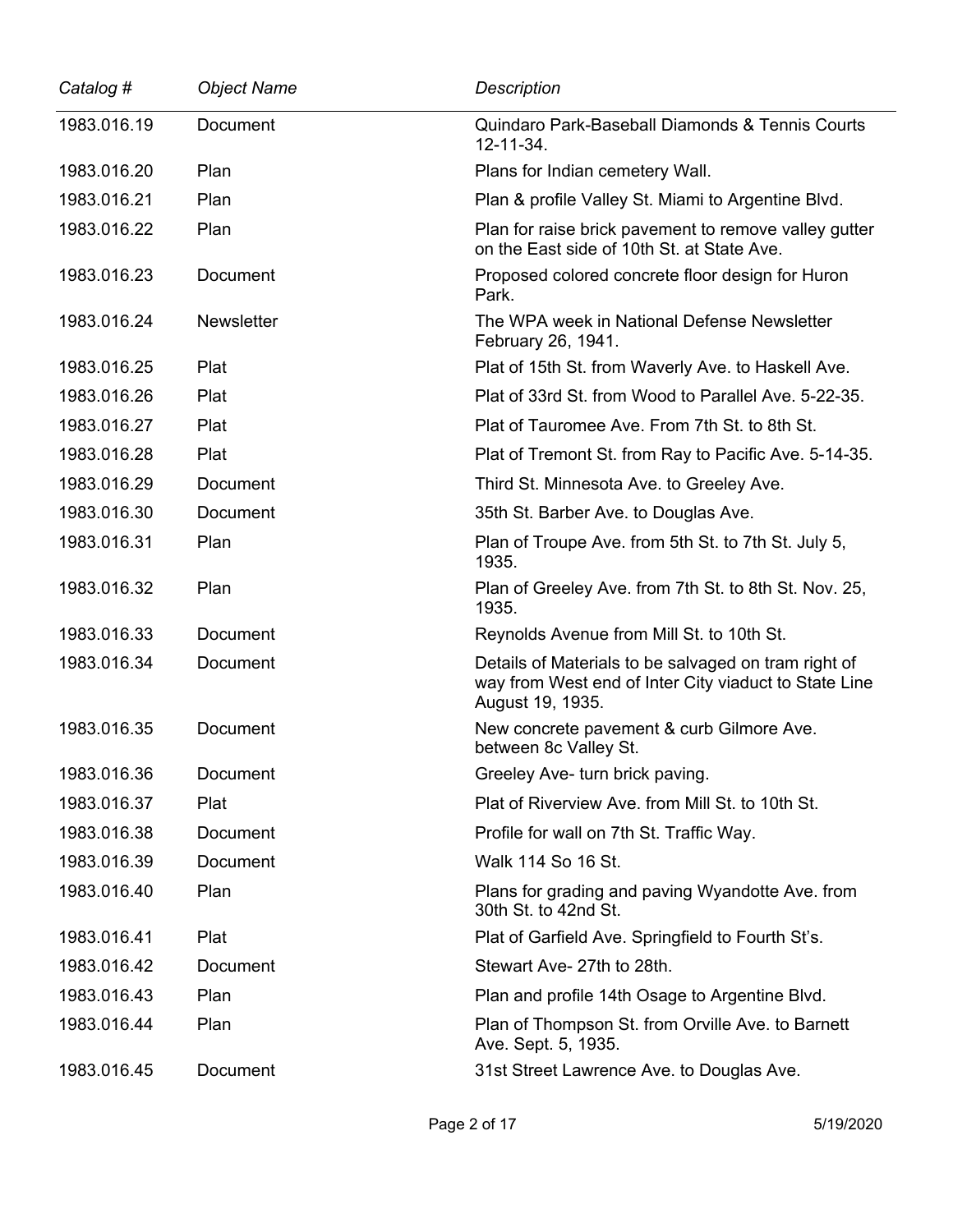| Catalog #   | <b>Object Name</b> | <b>Description</b>                                                                                                                                   |
|-------------|--------------------|------------------------------------------------------------------------------------------------------------------------------------------------------|
| 1983.016.46 | Document           | Cross Section of Quindaro Park.                                                                                                                      |
| 1983.016.47 | Map                | Map of portion of City Park proposed Nov. 1, 1934.                                                                                                   |
| 1983.016.48 | <b>Newsletter</b>  | The WPA week In National Defense Newsletter<br>March 12, 1941.                                                                                       |
| 1983.016.49 | Document           | Track and brick pavement removal- State Ave. 4th St.<br>to 7th St. -4th St. - Minnesota Ave. to State Ave. 6th<br>St. Minnesota Ave. to April, 1942. |
| 1983.016.50 | Plat               | Plat of 4th St. Brick Turning from Troup to Virginia<br>Aves. K.C.K.                                                                                 |
| 1983.016.51 | Document           | <b>Culvert Extension.</b>                                                                                                                            |
| 1983.016.52 | Document           | Storm Sewer at Seventeenth St. & State Ave. -<br>March 10, 1938.                                                                                     |
| 1983.016.53 | Document           | Widening of Vermont Ave. from Coy St. to 8th St.<br>Feb. 20, 1942.                                                                                   |
| 1983.016.54 | Document           | Oil Macadam Muncie Blvd. & from 18th St. to west<br>city limits.                                                                                     |
| 1983.016.55 | Plan               | Plan of Sixth from Central Ave, to Lowell Ave, March<br>1938.                                                                                        |
| 1983.016.56 | Plan               | Plan of crushed Rock bin at Grey stone rock Quarry<br>Nov. 1938.                                                                                     |
| 1983.016.57 | Document           | Change order No. 2 W.P. 8550-2 drainage structures<br>5th St. & Cheyenne Ave. April, 1942.                                                           |
| 1983.016.58 | Document           | New concrete pavement Bethany St. 361.5 North of<br>Gilmore Ave.                                                                                     |
| 1983.016.59 | Plan               | Plan of Baltimore St. from Ray Ave. to Muncie Blvd<br>Aug. 5, 1935.                                                                                  |
| 1983.016.60 | Plat               | Plat of Brickel Blvd. Crushed stone 5-21-35.                                                                                                         |
| 1983.016.61 | Plan               | Plan and profile of Rubx Drive from Shawnee Road.                                                                                                    |
| 1983.016.62 | Document           | Stewart Ave. Bet. 24th & 27th St.                                                                                                                    |
| 1983.016.63 | Document           | Washington Blvd.                                                                                                                                     |
| 1983.016.64 | Document           | Brown Ave. Getty St. to Hiawatha St.                                                                                                                 |
| 1983.016.65 | Document           | Sidewalk at 18th & Armstrong.                                                                                                                        |
| 1983.016.66 | Plat               | Plat of Garfield Ave. from Third to Springfield St.                                                                                                  |
| 1983.016.67 | Plan               | Plan of Lyon Ave. From Broadview Ave. to 7th St.                                                                                                     |
| 1983.016.68 | Plat               | Plat of Springfield St. Garfield to Richmond Ave's.                                                                                                  |
| 1983.016.69 | Plat               | Plat of Winona Ave. Sherman to 7th St.                                                                                                               |
| 1983.016.70 | Document           | Stewart Ave 24th to 27th St. Profile and Plan.                                                                                                       |
| 1983.016.71 | Document           | <b>Cross Section Stewart Ave.</b>                                                                                                                    |
| 1983.016.72 | Plat               | Plat of 5th St. State St. to Washington Blvd.                                                                                                        |
|             |                    |                                                                                                                                                      |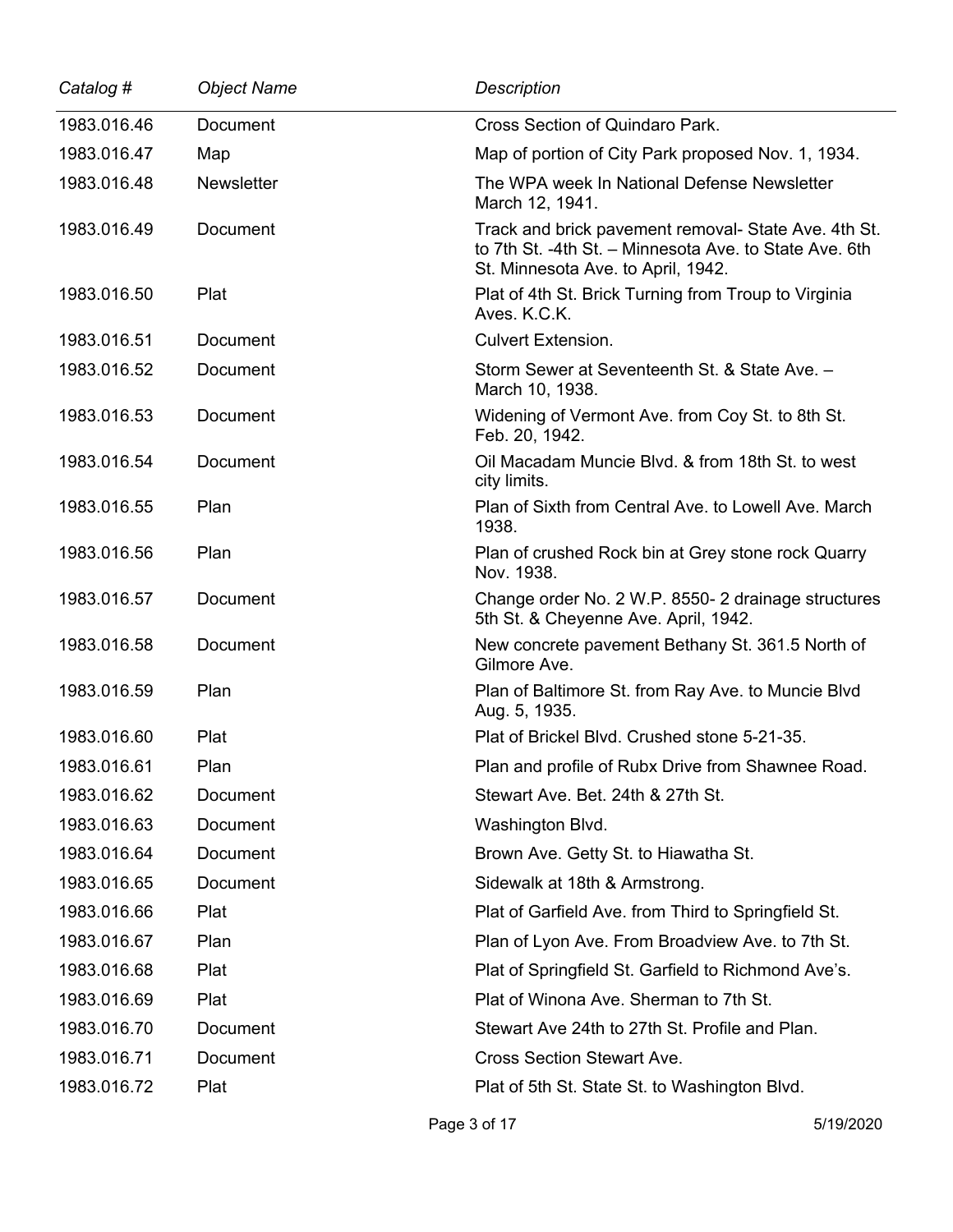| Catalog #   | <b>Object Name</b> | <b>Description</b>                                                                                  |
|-------------|--------------------|-----------------------------------------------------------------------------------------------------|
| 1983.016.73 | Plat               | Plat of 4th St. Richmond to Freeman Aves.                                                           |
| 1983.016.74 | Plan               | Plan of 12th St. from Central Ave. to Homer Ave.<br>March 8, 1938.                                  |
| 1983.016.75 | Document           | Lowell Ave.                                                                                         |
| 1983.016.76 | Document           | 22nd St. Ridge to Bunker Ave.                                                                       |
| 1983.016.77 | Map                | Map showing Brick turning projects.                                                                 |
| 1983.016.78 | Plat               | Plat of State Ave. 3rd to 4th St.                                                                   |
| 1983.016.79 | Plat               | Plat of 5th St. State to Minnesota Ave.                                                             |
| 1983.016.80 | Plan               | Plan of Sumner Ave. from Valley St. to 13th St.<br>March 7, 1938.                                   |
| 1983.016.81 | Document           | Office of the supervising engineer public building<br>administration Washington D. C. June 4, 1940. |
| 1983.016.82 | Plat               | Plat of Boeke St. from Central Ave. to Pacific Ave.<br>June 11, 1935.                               |
| 1983.016.83 | Plat               | Plat of Broadview and Riverview Aves. From Ridge<br>Ave. to 7th St. T.R.WY. - 5-23-35.              |
| 1983.016.84 | Document           | C.W.A. Project turning brick pavement on Coy Ave<br>between Central & Vermont Ave's.                |
| 1983.016.85 | Plat               | Plat of Coy St. from Gilmore to Vermont St. 5-15-35.                                                |
| 1983.016.86 | Plan               | Plan of Cleveland Ave. from 9th St. to 10th St. July<br>30, 1935.                                   |
| 1983.016.87 | Document           | 11th St. - Turning brick paving.                                                                    |
| 1983.016.88 | Plat               | Plat of 8th St. from Ohio to Tenny Ave.                                                             |
| 1983.016.89 | Plat               | Plat of 8th St. from Split log Ave. - Orville Ave.                                                  |
| 1983.016.90 | Document           | 8th St. Turn Brick Paving.                                                                          |
| 1983.016.91 | Plat               | Plat of 8th St. from Chelsea Traffic way to Quindaro<br>Blvd.                                       |
| 1983.016.92 | Plat               | Plat of Early St. from Tenney to Ohio Ave's.                                                        |
| 1983.016.93 | Plat               | Plat of Everett Ave, from 8th to 3rd St.                                                            |
| 1983.016.94 | Plan               | Plan of Elizabeth Ave. from 5th St. to 6th St. July 26,<br>1935.                                    |
| 1983.016.95 | Document           | C.W.A. Project turning brick pavement on Darby Ave.<br>between Lafayette Ave. & N-Ninth St.         |
| 1983.016.96 | Plan               | Plan for turning brick on Fowler St. from Orville Ave.<br>to James St. Bridge.                      |
| 1983.016.97 | Plat               | Plat of Freeman Ave. from 5th St. to 7th St.                                                        |
| 1983.016.98 | Plat               | Plat of Feree St. from Osage to Kansas Ave. 5-27-35.                                                |
| 1983.016.99 | Plat               | Plat of 4th St. from Miami to Kansas Ave, 5-15-35.                                                  |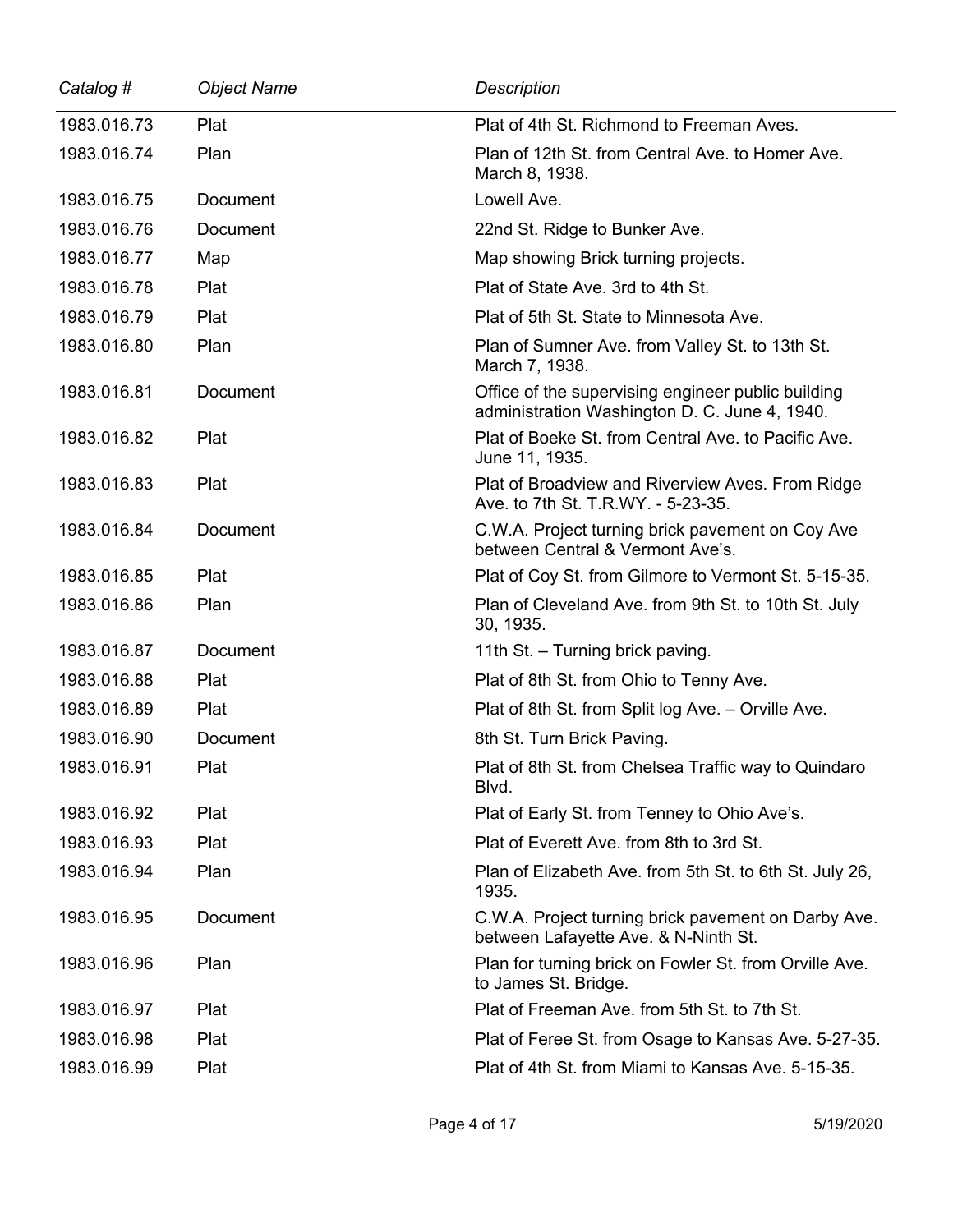| Catalog #    | <b>Object Name</b> | <b>Description</b>                                                             |
|--------------|--------------------|--------------------------------------------------------------------------------|
| 1983.016.100 | Plat               | Plat of 5th St. from Miami to Kansas Ave, 5-15-35.                             |
| 1983.016.101 | Plan               | Plan of 4th St. from Stewart Ave. to Haskell Ave. July<br>25, 1935.            |
| 1983.016.102 | Document           | 11th Street - turn Brick Paving.                                               |
| 1983.016.103 | Plat               | Plat of 5th St. from Kansas Ave. to Osage Ave.                                 |
| 1983.016.104 | Plan               | Plan for repairing 5th St. Minnesota to Central Ave.                           |
| 1983.016.105 | Plan               | Plan of Garfield Ave. from Tremont St. to 6th St. July<br>8, 1935.             |
| 1983.016.106 | Document           | Profile of Gilmore Ave. from Bethany St. to 12th St.                           |
| 1983.016.107 | Plan               | Plan of Glendale Park from Wood Ave. to Franklin<br>May 21, 1935.              |
| 1983.016.108 | Plan               | Plan of 15th St. from Garfield Ave. to Parallel Ave.                           |
| 1983.016.109 | Map                | Topographical Map of Rose Garden Huron Park.                                   |
| 1983.016.110 | Document           | Details of Pergola Emerson Square K.C.K. August<br>1911.                       |
| 1983.016.111 | Plan               | Plan of Waverly Ave. from 31st St. to 32nd St. May<br>30, 1935.                |
| 1983.016.112 | Plat               | Plat of Widening Pavement on South Side of Vermont<br>Ave. from Coy to 8th St. |
| 1983.016.113 | Document           | Federal Works Agency Work Projects Administration<br>Kansas.                   |
| 1983.016.114 | Plat               | Plat of 12th St. from Minnesota Ave. to Sandusky<br>Ave.                       |
| 1983.016.115 | <b>Document</b>    | Safety Island Waverly Ave. - Quindaro Blvd.                                    |
| 1983.016.116 | Plat               | Plat of Northrup Ave. from 5th St. to 7th St. Traffic<br>way.                  |
| 1983.016.117 | Document           | C.W.A. Project Garfield Ave.                                                   |
| 1983.016.118 | <b>Document</b>    | C.W.A. Project Nebraska Ave.                                                   |
| 1983.016.119 | Document           | Storm Sewer Repair 11th St. and Ohio Ave. August<br>1938.                      |
| 1983.016.120 | <b>Document</b>    | Bunker Ave. 12th St. to Valley St. March 7, 1938.                              |
| 1983.016.121 | Plan               | Plan for turning Brick Gilmore Ave. Mill St. to 10th St.                       |
| 1983.016.122 | Document           | Barnett Ave. Fowler St.-Fourth St. Oct. 1938.                                  |
| 1983.016.123 | Plan               | Plan for Turning Brick 39th Ave.                                               |
| 1983.016.124 | Document           | Cross Sec. of Pavement Barber Ave.-Lawrence Ave.<br>$5 - 18 - 35$ .            |
| 1983.016.125 | Plat               | Plat of Pacific Ave. from 7th to 8th St. May 13, 1935.                         |
| 1983.016.126 | Plans              | Plans and profile for Paving Riverview Ave. James to<br>2nd St. 4-6-38.        |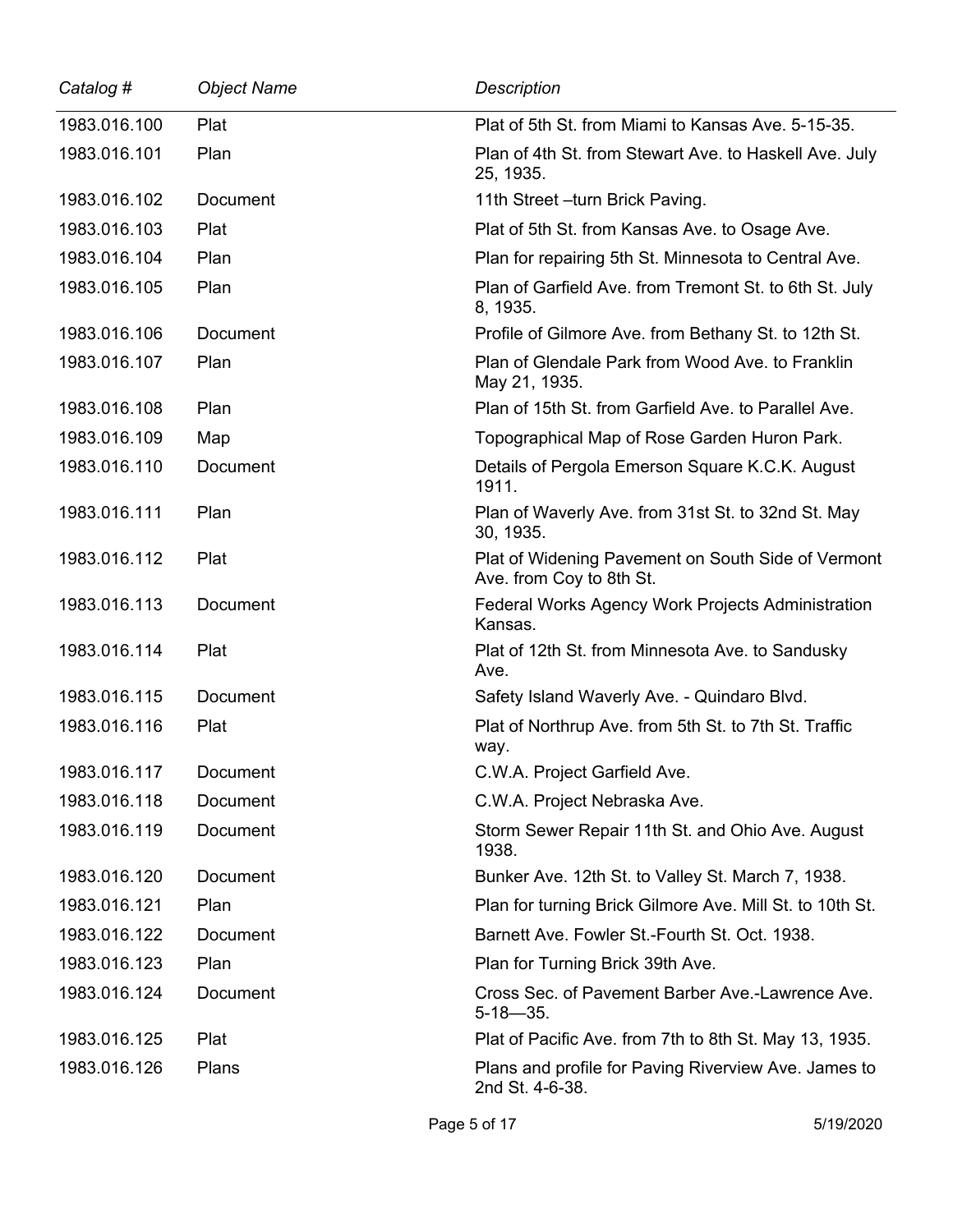| Catalog #    | <b>Object Name</b> | <b>Description</b>                                                                          |
|--------------|--------------------|---------------------------------------------------------------------------------------------|
| 1983.016.127 | Plat               | Plat of Pyle St. from Miami Ave to Kansas Ave. May<br>9, 1935.                              |
| 1983.016.128 | Plat               | Plat of Tauromee Ave. 5th St. to 6th St.                                                    |
| 1983.016.129 | Document           | Booth Street 38th Ave to 39th St. August 1398                                               |
| 1983.016.130 | Plat               | Plat of Parallel Ave. from 7th St. to 8th St.                                               |
| 1983.016.131 | plan               | Plan of Turning Brick on 22nd St. Ruby Ave. Dec.<br>1938.                                   |
| 1983.016.132 | plan               | Plan & Profile Gilmore Ave. from Coy to Mill St. 4-8-<br>38.                                |
| 1983.016.133 | plan               | Plan for Viaduct over the Kansas City, Kaw Valley &<br>Western R. R. Track.                 |
| 1983.016.134 | plan               | Plan of Turning Brick on 12th St. from Minnesota<br>Ave. to State Ave Sept. 1938.           |
| 1983.016.135 | Map                | Map Showing Public Ownership of land in vicinity of<br>viaduct on Minnesota Ave. Extension. |
| 1983.016.136 | Document           | Sidewall for J.B. Godfrey                                                                   |
| 1983.016.137 | Document           | Location of proposed Greystone Ave. & State Line.                                           |
| 1983.016.138 | Document           | Redoing Street Car Tracks State Ave. 4th to 6th St.<br>June 1938.                           |
| 1983.016.139 | plat               | Plat of 9th Street Sandusky Ave. to Tenny Ave.                                              |
| 1983.016.140 | plat               | Plat of Marie Place 12-18-1933                                                              |
| 1983.016.141 | plan               | Plan of Troup Ave. Water St. to 5th St. Oct. 11, 1935                                       |
| 1983.016.142 | plan               | Profiles and Wall Sections Sunken Garden Park.                                              |
| 1983.016.143 | plan               | Plan of Barnett Ave. 8th to 9th St.                                                         |
| 1983.016.144 | <b>Document</b>    | Sunken Garden Walls Minnesota Ave-State Ave.                                                |
| 1983.016.145 | Document           | 32nd St. Willard to Lawrence Ave.                                                           |
| 1983.016.146 | plat               | Plat of Garfield Ave. from 11th to 18th St.                                                 |
| 1983.016.147 | Document           | Bleachers for City Park.                                                                    |
| 1983.016.148 | Document           | Nebraska Ave.                                                                               |
| 1983.016.149 | Document           | Lots 4-5-6 Block 129 Northrups Part of Wyandotte.                                           |
| 1983.016.150 | Document           | Shawnee Rd. at 7th St. Traffic way Connection.                                              |
| 1983.016.151 | plan               | Plans and Profile of Storm Sewer Custer and<br>Springfield                                  |
| 1983.016.152 | Document           | Pacific Ave. 18th St. to 20th St. Sept. 16, 1935                                            |
| 1983.016.153 | Document           | Stone Walls at Huron Park                                                                   |
| 1983.016.154 | plat               | Plat of Reynolds Ave. from 7th St. to 8th St. May 11,<br>1935                               |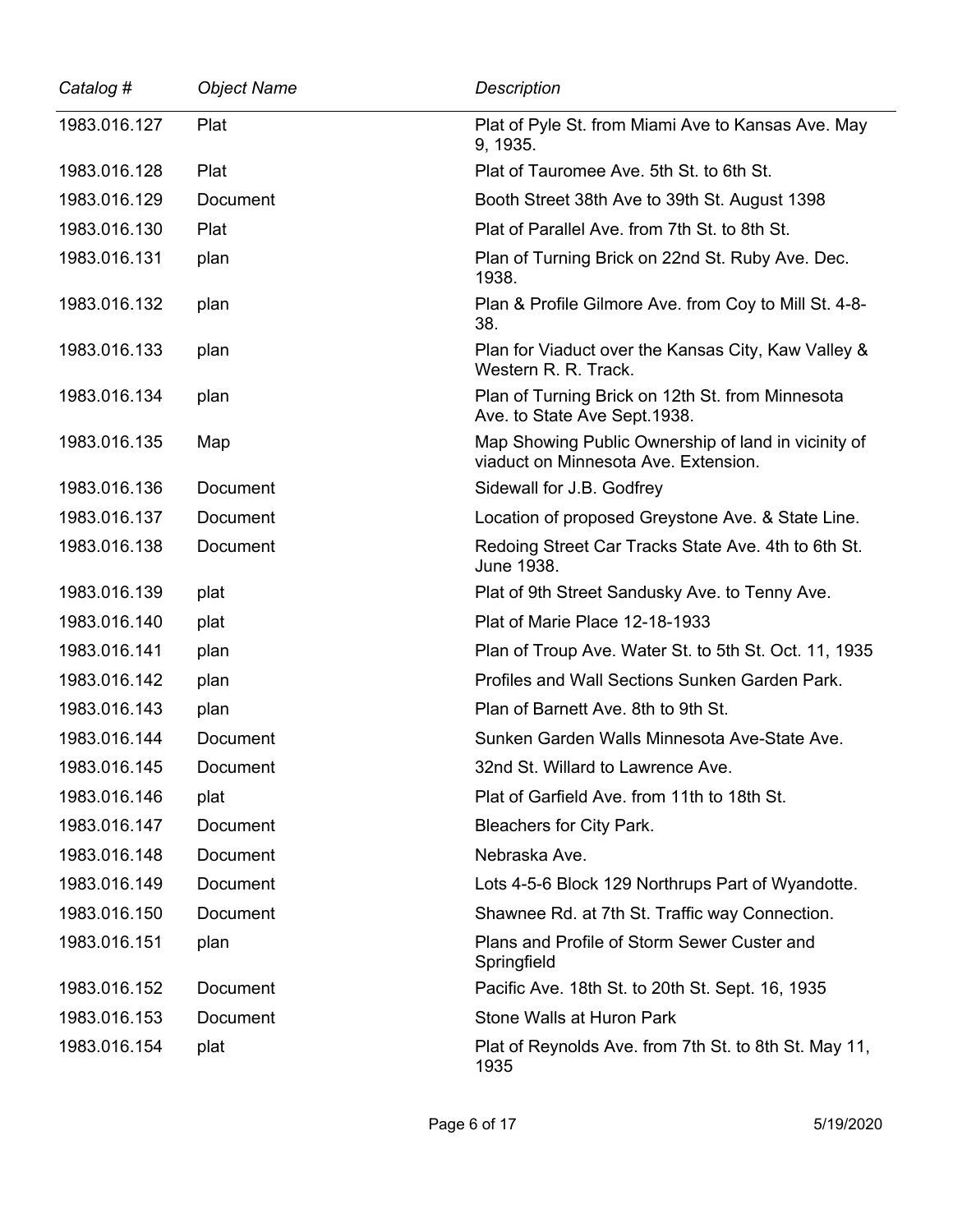| Catalog #    | <b>Object Name</b> | <b>Description</b>                                                                                                              |
|--------------|--------------------|---------------------------------------------------------------------------------------------------------------------------------|
| 1983.016.155 | Document           | Rock Crusher- Layout K.C.K. Street Department                                                                                   |
| 1983.016.156 | <b>Newsletter</b>  | The WPA Week In National Defense Wed. March 19,<br>1941                                                                         |
| 1983.016.157 | plat               | Plat of Osage Ave. from 12th to 18th St. 5-15-35                                                                                |
| 1983.016.158 | plan               | Plan for Surfacing Orchard St. from Reynolds Ave. to<br>Northup Ave.                                                            |
| 1983.016.159 | plan               | Plan of Tremont St. Lowell Ave. South                                                                                           |
| 1983.016.160 | <b>Document</b>    | Reconstruct sewer Springfield St. between 38th &<br>39th Ave. December 1938                                                     |
| 1983.016.161 | Document           | Proposed Band Platform for park and Street dept. city<br>of Kansas City, Kansas                                                 |
| 1983.016.162 | plan               | Plan for Construction of Sidewalk on 9th St. between<br>Minnesota Ave. and State Ave.                                           |
| 1983.016.163 | plan               | Plan for raising brick pavement to remove valley<br>gutter on the East side of 18th Street at State Avenue<br><b>July, 1938</b> |
| 1983.016.164 | <b>Document</b>    | Richmond Ave. January 1939                                                                                                      |
| 1983.016.165 | Document           | Edgerton Park Playground October, 1938                                                                                          |
| 1983.016.166 | plat               | Plat of Orville Ave. from 6th St. to Fowler St.                                                                                 |
| 1983.016.167 | Document           | Gilmore Avenue October, 1938                                                                                                    |
| 1983.016.168 | plan               | Plan Showing location of propose gutter in vacated<br>alley block 3 Mather Place August 1938                                    |
| 1983.016.169 | plat               | Paving Plat of North Tenth St. from Roswell Ave. to<br>MO, Pac, R.R. 7-22-35                                                    |
| 1983.016.170 | plan               | Plan of Parallel Ave. from 6th to 7th St. July 5, 1935                                                                          |
| 1983.016.171 | Document           | Rest Room Aug. 6, 1935                                                                                                          |
| 1983.016.172 | plan               | Plan of Tremont Street Central Ave. - Lowell Ave.                                                                               |
| 1983.016.173 | Document           | Street Elevations Springfield to Booth                                                                                          |
| 1983.016.174 | plan               | Plan & Profiles of Readjusting Pavement and raising<br>curb for drainage 15th St.                                               |
| 1983.016.175 | Document           | Profile of booth St. from 38th St. to Rainbow Blvd. 4-6<br>$-38$                                                                |
| 1983.016.176 | Document           | Profile of New Jersey Ave. from 11th to 13th St.                                                                                |
| 1983.016.177 | plat               | Plat of Mill St. Reynolds Ave. - Ohio Ave.                                                                                      |
| 1983.016.178 | plat               | Plat of Miami Ave. 4th St. to 12th St. May 6, 1935                                                                              |
| 1983.016.179 | plan               | Plan of Ferree Street Central Ave.- Homer Ave.<br>September 18th, 1935                                                          |
| 1983.016.180 | plat               | Plat of Nebraska Ave. from 4th St. to 5th St.                                                                                   |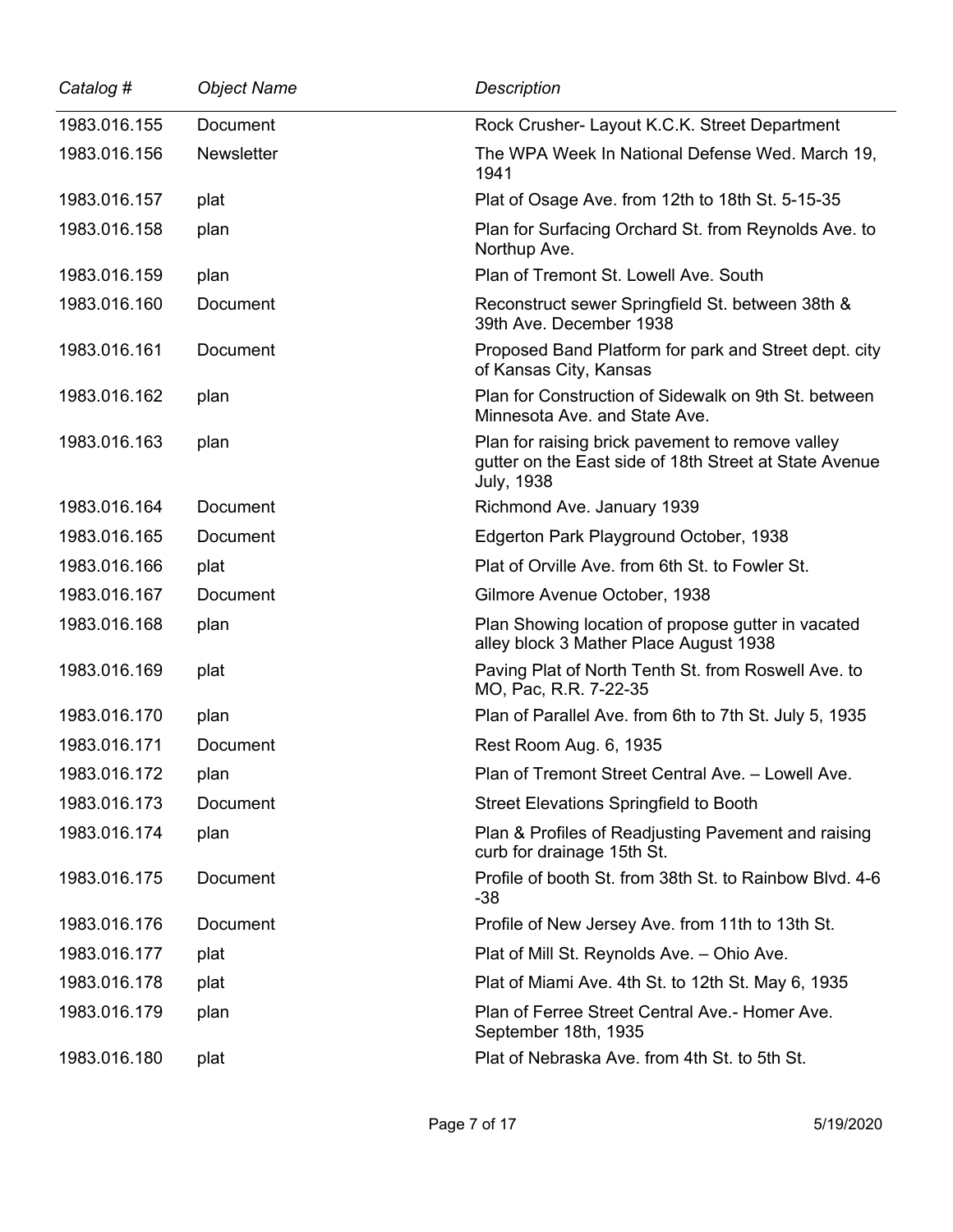| Catalog #    | <b>Object Name</b> | <b>Description</b>                                                                  |
|--------------|--------------------|-------------------------------------------------------------------------------------|
| 1983.016.181 | plan               | Plan of 13th St. from Wood Ave. to Lafaette Ave. July<br>19, 1935                   |
| 1983.016.182 | plan               | Plan of 7th St. Quindaro Blvd. to Rowland Ave.<br>October 1, 1935                   |
| 1983.016.183 | plan               | Plan of Lowell Avenue Ferrae Street to 13th Street<br>November 21, 1935             |
| 1983.016.184 | plan               | Plan of 4th St. New Jersey Ave. to Troup Ave. Nov.<br>25, 1935                      |
| 1983.016.185 | plan               | Plan & Profile Extension to Mount Marty Drive Nov.<br>1938                          |
| 1983.016.186 | Document           | Shuffle Board Court City of Kansas City Kansas                                      |
| 1983.016.187 | plan               | Plan and Profile of 21st St. and Rowland Ave. storm<br>water drain November 5, 1935 |
| 1983.016.188 | <b>Document</b>    | Adams St. South of 44th                                                             |
| 1983.016.189 | plan               | Plan & Profile Booth St. Connection on 36th Avenue<br>August 1938                   |
| 1983.016.190 | Document           | Homer Ave. May 27th, 1938                                                           |
| 1983.016.191 | Map                | Gallup's New Map of Kansas City Kansas                                              |
| 1983.016.192 | plan               | Plan of Pavement on Haskell Avenue from 32nd St.<br>to 34th St. Nov. 1938           |
| 1983.016.193 | plan               | Plan of James Street July 2, 1935                                                   |
| 1983.016.194 | Document           | Pipe Hand Rail for Huron Park                                                       |
| 1983.016.195 | plan               | Plan of James Street from Bunker Ave. to Kaw River<br><b>Bridge</b>                 |
| 1983.016.196 | plan               | Plan and Details of Stonewall for Blessed Sacrament<br>Church                       |
| 1983.016.197 | plat               | Plat of Sandusky Ave. 5th St. to 7th St.                                            |
| 1983.016.198 | Document           | Split log Ave.                                                                      |
| 1983.016.199 | plat               | Plat of 6th St. Miami Ave. to Osage Ave. May 8, 1935                                |
| 1983.016.200 | plan               | Plan of Richmond Ave. 22nd to Glendale Ave. May<br>20, 1935                         |
| 1983.016.201 | Document           | Seminary Ave.- Repairs at Old Bell Memorial Hospital                                |
| 1983.016.202 | plan               | Plan of Thompson St. Franklin Ave. to Stewart Ave.<br>Oct. 7, 1935                  |
| 1983.016.203 | plan               | Plan of Lafayette Ave. 6th Woodlawn Cemetery Oct.<br>4, 1935                        |
| 1983.016.204 | plan               | Plan of Wood Ave. 11th St. to 13th St. Oct. 15, 1935                                |
| 1983.016.205 | plan               | Plan of Springfield Blvd. Richmond Ave. to Garfield<br>Ave. Oct. 3, 1935            |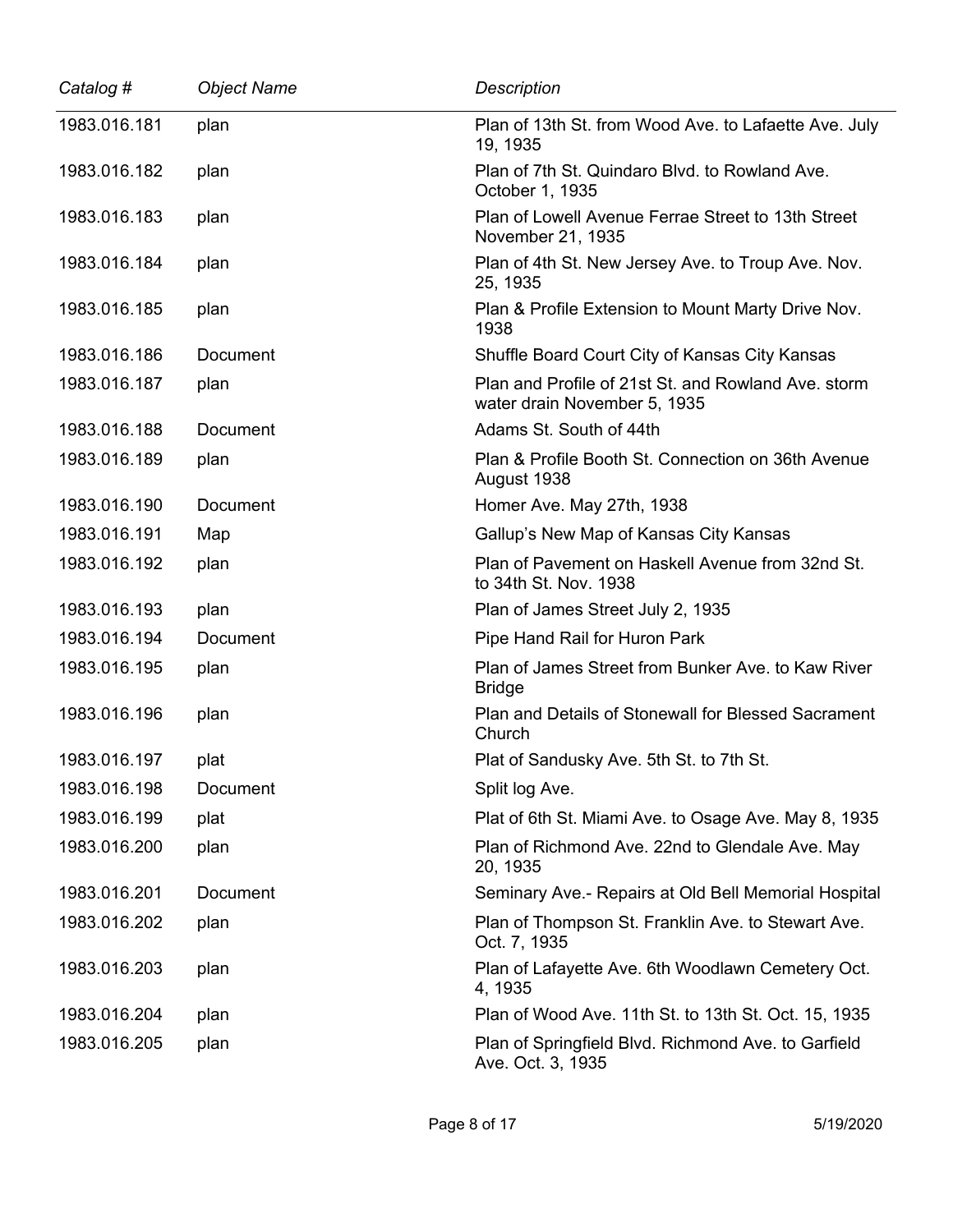| Catalog #    | <b>Object Name</b> | Description                                                               |
|--------------|--------------------|---------------------------------------------------------------------------|
| 1983.016.206 | plat               | Plat of Montana Ave. Mill- 7th St. Trafficway 5-14-35                     |
| 1983.016.207 | plat               | Plat of Mill St. Cheyenne to Kansas Ave. 5-15-35                          |
| 1983.016.208 | Document           | C.W.A. Project Lafayette Ave.                                             |
| 1983.016.209 | Document           | Milgram Food Store Amourdale 5-14-37                                      |
| 1983.016.210 | Document           | Grand Stand for 11th & Water way K.C.K.                                   |
| 1983.016.211 | <b>Newsletter</b>  | The WPA Week in National Defense                                          |
| 1983.016.212 | Document           | Cross Sections of Garfield Ave. 3rd St. to a point 600<br>feet east.      |
| 1983.016.213 | Document           | Plat 24th & Ridge Ave. Storm Sewer                                        |
| 1983.016.214 | Document           | Profile of Booth St. 38th St. to Rainbow Blvd.                            |
| 1983.016.215 | plan               | Plans for Concession building for City Park Kansas<br><b>City Kansas</b>  |
| 1983.016.216 | plan               | Plan of Split log Ave.                                                    |
| 1983.016.217 | Document           | 31st St. Sloan to Farrow                                                  |
| 1983.016.218 | plan               | Plan & profile of 7th St. Traffic way- Shawnee Ave.<br>Connection         |
| 1983.016.219 | <b>Newsletter</b>  | The W.P.A. Week in National Defense Newsletter                            |
| 1983.016.220 | Document           | Paving Calvin Ave. from 6th Traffic way to Tremont<br>Ave.                |
| 1983.016.221 | Document           | Asphalt top Freeman Ave. from 17th to 18th St.                            |
| 1983.016.222 | Document           | Drainage area for 31st & Brown Ave. storm water<br>drain July 12, 1935    |
| 1983.016.223 | <b>Newsletter</b>  | The W.P.A. week in National Defense Newsletter<br>April 16, 1941          |
| 1983.016.224 | Document           | Brick Turning Central Ave. State Line St. December<br>18, 1935            |
| 1983.016.225 | plan               | Plan for Raising Brick Pavement State Ave.- 25th St.                      |
| 1983.016.226 | Document           | Cross sections Ridge 19 to 22                                             |
| 1983.016.227 | Document           | Cross sections Lafayette Ave. 22nd St. to Midland<br>Park. April 14, 1936 |
| 1983.016.228 | plan               | Plan of intersection of Waverly Ave. and Quindaro<br>Ave. May 22,1935     |
| 1983.016.229 | Document           | Cross section of Bituminous pavement and rock<br>butter                   |
| 1983.016.230 | Document           | Proposed sidewalk on South side Strong Ave. 30th to<br>31st St.           |
| 1983.016.231 | Document           | Cross section of Bituminous- Pavement                                     |
| 1983.016.232 | Document           | Cross section of Telford Base                                             |

 $\overline{\phantom{0}}$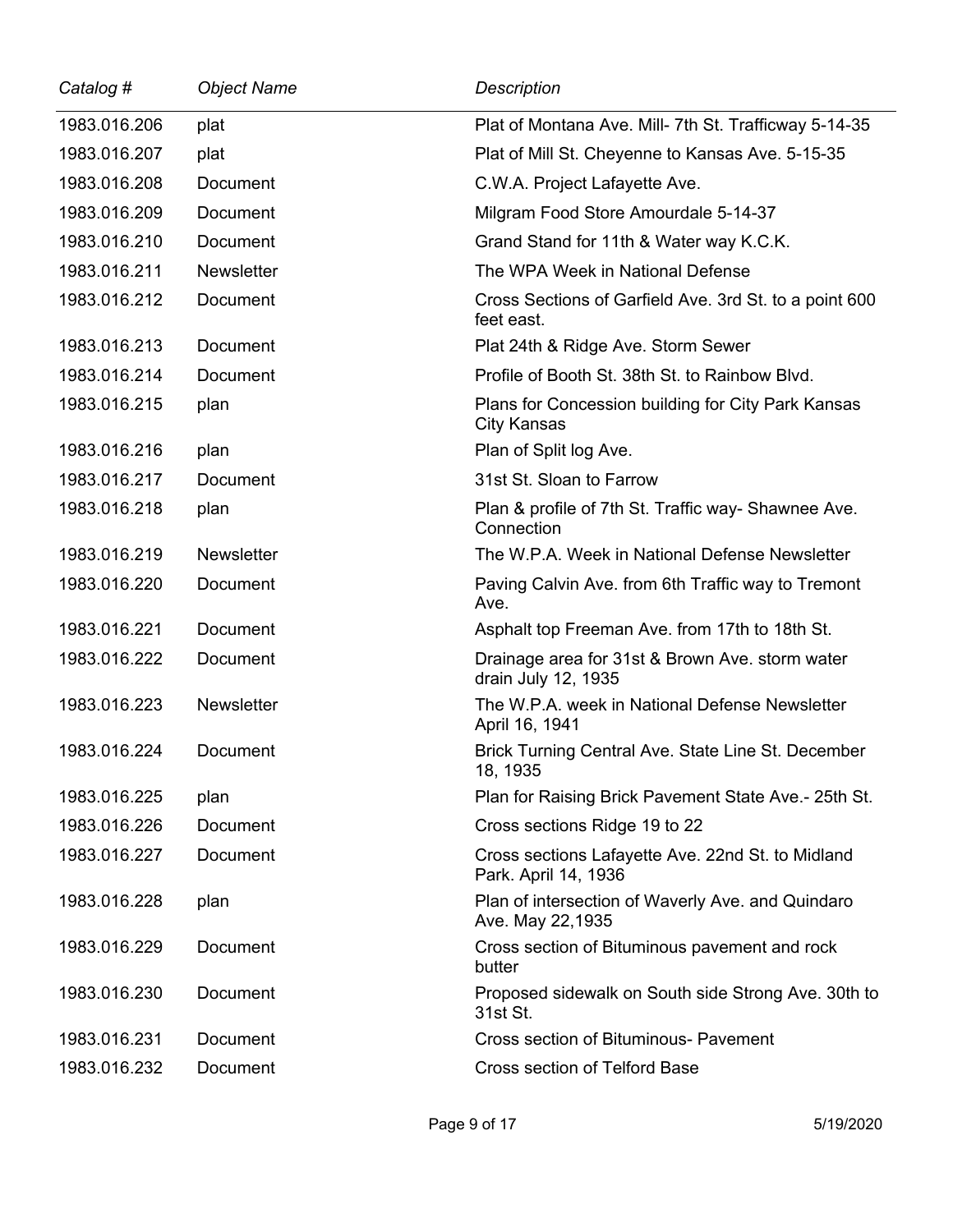| Catalog #    | <b>Object Name</b> | <b>Description</b>                                                               |
|--------------|--------------------|----------------------------------------------------------------------------------|
| 1983.016.233 | Document           | Turn brick pavement on Tauromee Ave.                                             |
| 1983.016.234 | Document           | Cross sections 31st St. Willard Ave. to Douglas Ave.<br>Dec. 9, 1935             |
| 1983.016.235 | Document           | Proposed Park Comfort Station for the city of Kansas<br><b>City Kansas</b>       |
| 1983.016.236 | Document           | Bunkers resurvey of lots                                                         |
| 1983.016.237 | plan               | Plan and Profile Storm Water Drain 32nd & Wood Av                                |
| 1983.016.238 | Document           | 3" scale detail of stone house panels for Huron Park                             |
| 1983.016.239 | Document           | Proposed sidewalk on East side 7th St. from Barnett<br>Ave. to Alley North       |
| 1983.016.240 | Document           | C.W.A. project, 6 turning brick pavement on                                      |
| 1983.016.241 | plan               | Plan & profile South West Blvd. and Mission Road<br>Storm Sewer February 18,1936 |
| 1983.016.242 | plan               | Plan & profile of Stewart Ave.                                                   |
| 1983.016.243 | Document           | <b>Concession building Clifton Hills</b>                                         |
| 1983.016.244 | Document           | Profile if Sanford Ave. Sherman St. to Allis St. August<br>31, 1935              |
| 1983.016.245 | Document           | Rose Trellis Fence Huron Park Rose Garden                                        |
| 1983.016.246 | <b>Newsletter</b>  | The W.P.A. Week In National Defense April 2, 1941                                |
| 1983.016.247 | Document           | Profile of Kimball Ave. from Hallock St. to Allis St.<br>August 31,1935          |
| 1983.016.248 | plat               | Plat of Northrup Ave. from 9th to 10th St.                                       |
| 1983.016.249 | plan               | Plan of Nebraska Ave. 6th to 7th St.                                             |
| 1983.016.250 | plan               | Plan of Tremont St.                                                              |
| 1983.016.251 | plat               | Plat of 12th from Kansas Ave. to Osage Ave.                                      |
| 1983.016.252 | plan               | Plan for turning brick 7th St. to 9th St.                                        |
| 1983.016.253 | plat               | Plat of Troup Ave. from 13th to 16th St's                                        |
| 1983.016.254 | plan               | Plan of James St. July 2, 1935                                                   |
| 1983.016.255 | Document           | Lawrence Ave. 31st-32ndSt.                                                       |
| 1983.016.256 | plat               | Plat of Lowell Ave. Coy St. to 7th St.                                           |
| 1983.016.257 | blueprint          | Blue prints for post office- Courthouse                                          |
| 1983.016.258 | Document           | Temporary Roadway for Food Terminal North of<br>Jersey Creek Jan. 1939           |
| 1983.016.259 | plat               | Plat of Lowell Ave. 7th St. Trafficway-to-Central Ave.                           |
| 1983.016.260 | Document           | Caretakers - House at City Quarry K.C.K. July 22-35                              |
| 1983.016.261 | plan               | Plan of Sumner Ave. Valley St. to 13th St.                                       |
| 1983.016.262 | plan               | Plan of Stewart Ave from 24th St. to 27th St.                                    |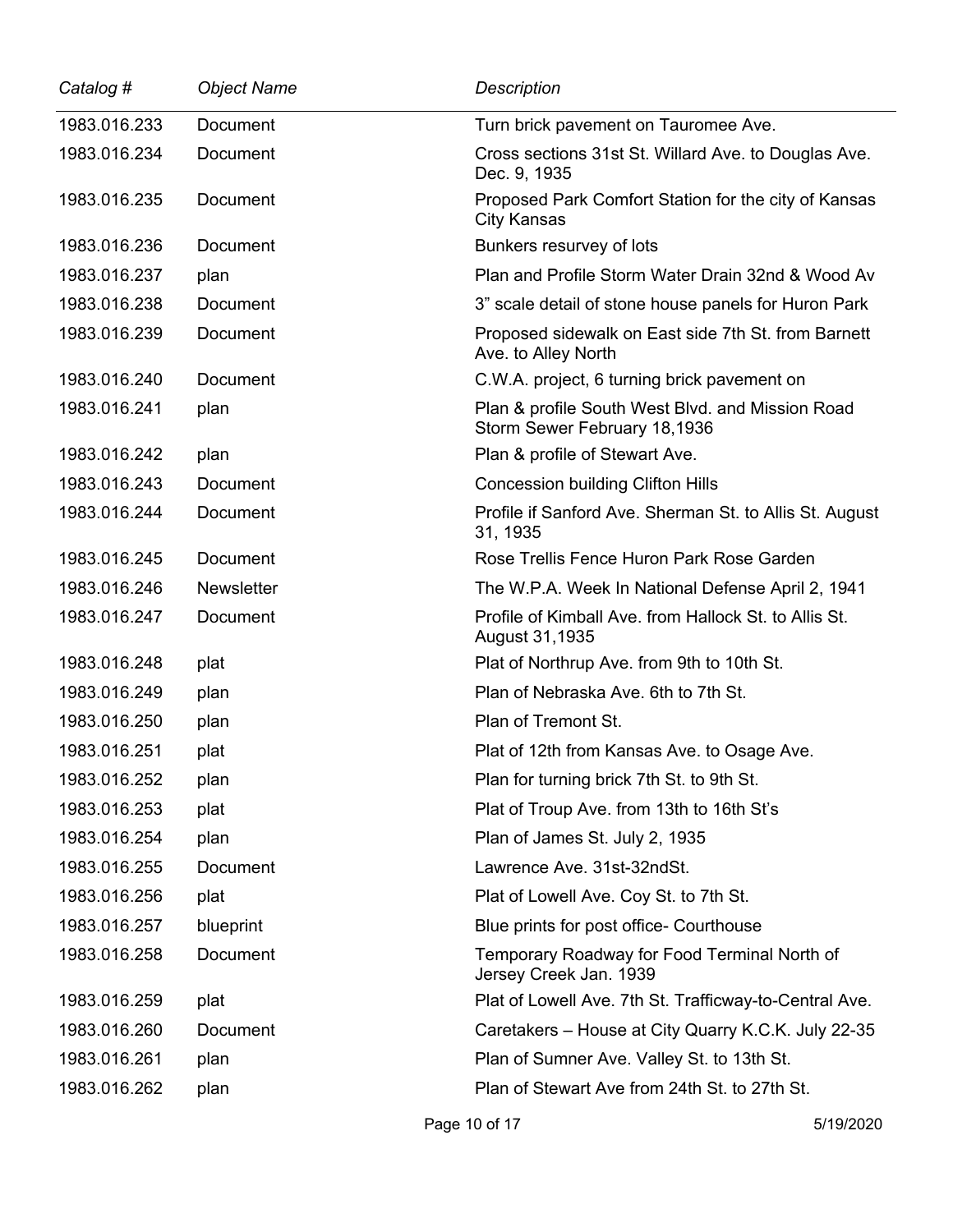| Catalog #    | <b>Object Name</b> | <b>Description</b>                                                                     |
|--------------|--------------------|----------------------------------------------------------------------------------------|
| 1983.016.263 | Document           | Drainage Area from 18th St. to 22nd St. July 26, 1935                                  |
| 1983.016.264 | plat               | Plat of widening Vermont Ave Coy St. to 8th St.                                        |
| 1983.016.265 | plan               | Plan of Tremont St. South of Lowell Ave. East of 11th<br>St. Traffic way Sept 17, 1935 |
| 1983.016.266 | plan               | Plan of Sandusky Ave. from Thompson St. to 4th St.-<br>Sept 5, 1935                    |
| 1983.016.267 | plan               | Plan of Boeke St. from Muncie Blvd. & Gilmore Ave.<br>Sept. 19, 1935                   |
| 1983.016.268 | plat               | Plat of Boeke St. from Osage to Kansas Ave. 5-29-35                                    |
| 1983.016.269 | plan               | Plan of Barnett Ave. from 10th St. to 11th St. Dec. 10,<br>1935                        |
| 1983.016.270 | Document           | C.W.A. Project                                                                         |
| 1983.016.271 | Document           | C.W.A. Project                                                                         |
| 1983.016.272 | plan               | Plan of Barnett Ave Sept. 6, 1935                                                      |
| 1983.016.273 | plan               | Plan of Mabel Ave. Dec. 16, 1955                                                       |
| 1983.016.274 | plan               | Plan of Franklin Ave. Oct. 14, 1935                                                    |
| 1983.016.275 | plan               | Plan of Boeke St. Aug. 13, 1935                                                        |
| 1983.016.276 | plan               | Plan of Anne Ave. From 4th St. to 5th St.                                              |
| 1983.016.277 | Document           | <b>Sidewalk Typical Sections</b>                                                       |
| 1983.016.278 | plan               | Plan of turning Granite Blocks Barnett Ave. July 1938                                  |
| 1983.016.279 | plat               | Plat for Paving Alley 1st East of 8th St. Between<br>Minnesota Ave. & State Ave.       |
| 1983.016.280 | plan               | Plan of proposed concrete sidewalk on the East side<br>of 7th St. at Armstrong Ave.    |
| 1983.016.281 | plan               | Plan of turning brick on 9th St. October, 1938                                         |
| 1983.016.282 | plan               | Plan for surfacing- Troup Ave From 5th to 6th St.                                      |
| 1983.016.283 | plan               | Plan of Allis St. July 29, 1935                                                        |
| 1983.016.284 | plat               | Plat of Greeley Ave. 10th St. to 11th St.                                              |
| 1983.016.285 | plan               | W.P.A. Plan and profile Stone wall October 1938                                        |
| 1983.016.286 | plan               | Plan of resurfacing Packard St. from Kansas Ave. to<br>a point 130' N. October, 1938   |
| 1983.016.287 | plan               | Plan of Turning brick on Sandusky Ave. from<br>Thompson to 4th St. Oct. 1938           |
| 1983.016.288 | plan               | Orville Ave. from 6th St. to 7th St. Turn Brick<br>Pavement                            |
| 1983.016.289 | plat               | Plat of Ohio Ave. from 6th to 7th St.                                                  |
| 1983.016.290 | plat               | Plat of Pacific Ave. from 9th St. to 10th St. June 10,<br>1935                         |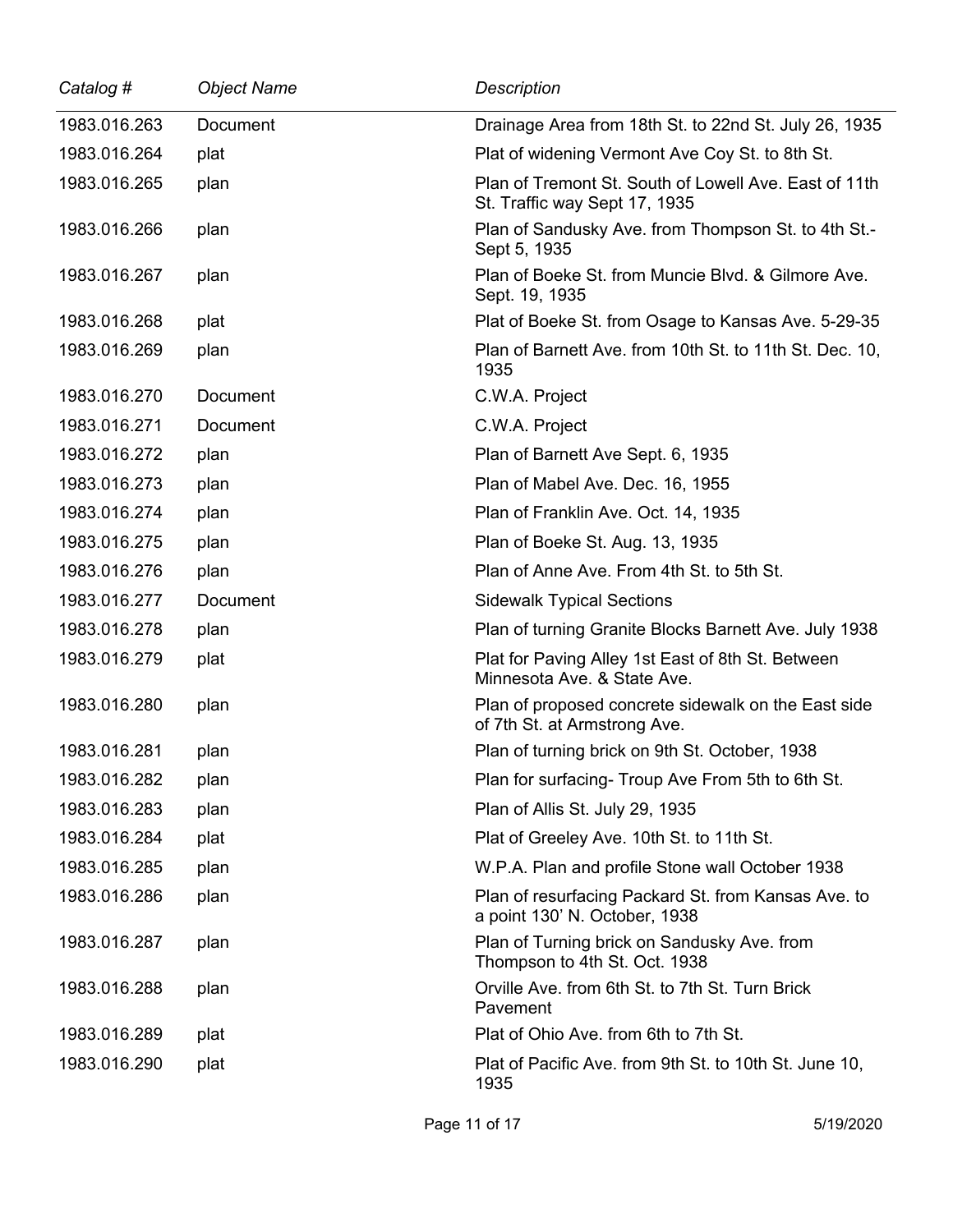| Catalog #    | <b>Object Name</b> | <b>Description</b>                                                       |
|--------------|--------------------|--------------------------------------------------------------------------|
| 1983.016.291 | Document           | Asphalt top Orville Ave. from 6th St. to Flower St.                      |
| 1983.016.292 | plan               | Plan of turning brick on 9th St. Osage to Miami Ave.<br>Nov. 1938        |
| 1983.016.293 | Document           | Strong Ave. 28th to 29th St. July, 1938                                  |
| 1983.016.294 | plat               | Plat of Packard St. Osage to Miami Aves.                                 |
| 1983.016.295 | Document           | W.P.A. project Dec.1938                                                  |
| 1983.016.296 | Document           | Nebraska Ave. 4th St. 163.5'E. of E.P.L. 5th St. Oct.<br>1938            |
| 1983.016.297 | Document           | Lafayette Ave. Oct 1938                                                  |
| 1983.016.298 | plan               | Plan of Greeley Ave. 13th St.-15th St. Oct. 1, 1935                      |
| 1983.016.299 | plat               | Plat of Wyandotte Ave. 5-18-35                                           |
| 1983.016.300 | Document           | 16th & Lathrop Storm Water Drain                                         |
| 1983.016.301 | Document           | Orville Ave.                                                             |
| 1983.016.302 | plan               | Plan of Cleveland Ave. 10th St.-11th St. Nov. 29,<br>1935                |
| 1983.016.303 | plan               | Plan of 3rd St. Kansas Ave.- Osage Ave. Dec. 16,<br>1935                 |
| 1983.016.304 | Document           | C.W.A. project Tenny Ave.                                                |
| 1983.016.305 | Document           | Drainage area 33rd- Brown Ave. storm water drain<br>July 18, 1935        |
| 1983.016.306 | plan               | Plan of Garfield Ave. 3rd St. to 4th St. October 2,<br>1935              |
| 1983.016.307 | Document           | C.W.A. Project Split log Ave.                                            |
| 1983.016.308 | plan               | Plan of 31st St. Douglas Ave. Willard Ave. May 18,<br>1935               |
| 1983.016.309 | Document           | Asphalt top Silver Ave. 22nd to 23rd St                                  |
| 1983.016.310 | plat               | Plat of West approach Central Ave. Viaduct Hallock<br>St. & Central Ave. |
| 1983.016.311 | plan               | Plan of 16th St. Central Ave. to Orville Ave.<br>September 20, 1935      |
| 1983.016.312 | plat               | Plat of 25th St. Silver to Strong Ave. 5-14-35                           |
| 1983.016.313 | plan               | Plan of Ridge Ave. Valley St. to 13th St. September<br>12, 1935          |
| 1983.016.314 | plan               | Plan of Seminary St. from Cherokee St. to Iowa St.<br>May 21, 1935       |
| 1983.016.315 | plan               | Plan of Stewart Ave. 6th St. to 8th St. July 18, 1935                    |
| 1983.016.316 | plan               | Plan of 6th St. Chelsea Ave. - Quindaro Blvd.                            |
| 1983.016.317 | Document           | C.W.A. project North 9th St.                                             |

 $\overline{\phantom{0}}$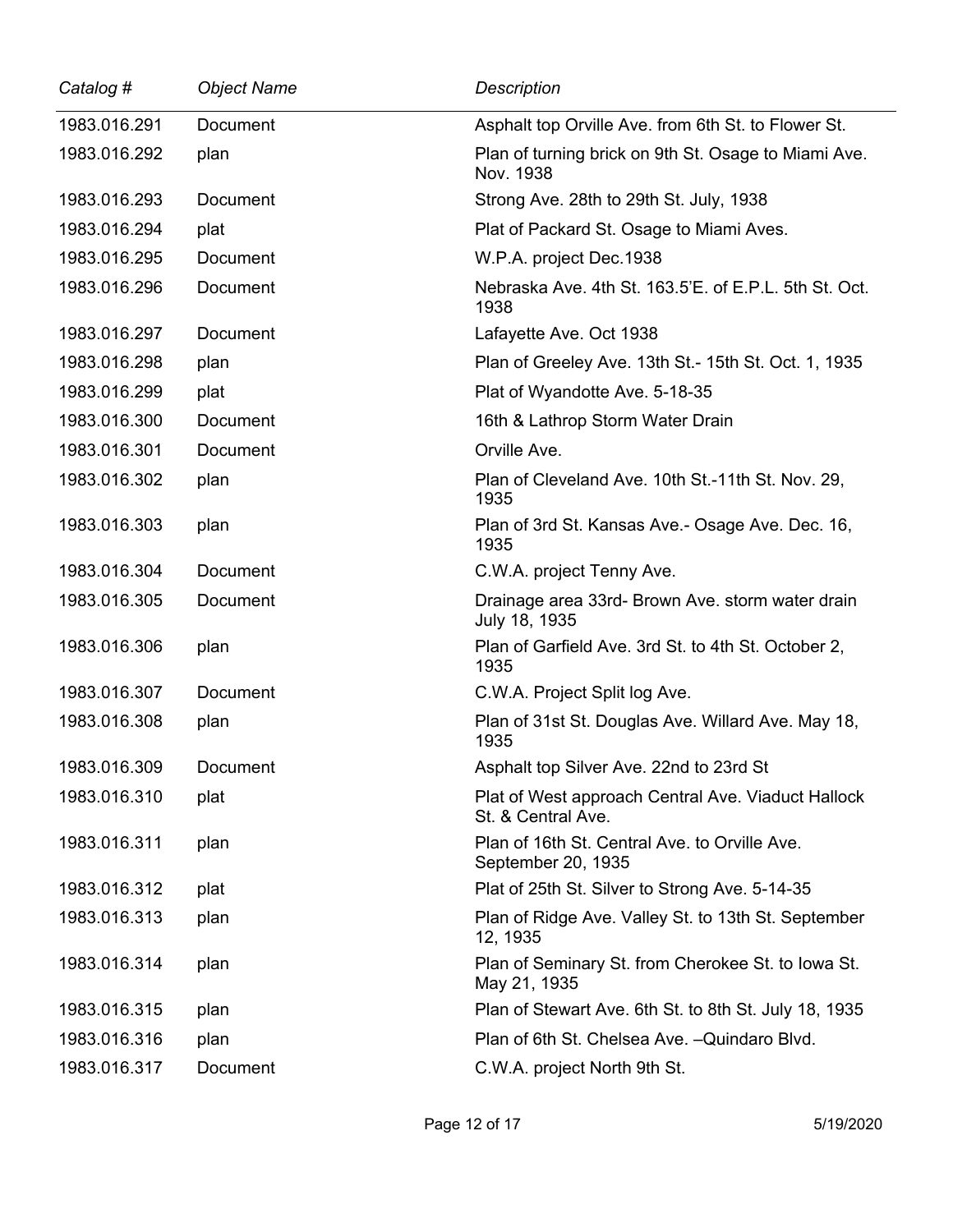| Catalog #    | <b>Object Name</b> | <b>Description</b>                                                             |
|--------------|--------------------|--------------------------------------------------------------------------------|
| 1983.016.318 | Document           | Nebraska Ave.                                                                  |
| 1983.016.319 | Document           | Storm water drain South of Parallel Ave. from 33rd<br>St. to 31st St.          |
| 1983.016.320 | plan               | Plan of Tenny Ave. from 5th St. to Orchard St. July<br>30, 1935                |
| 1983.016.321 | plan               | Plan of Simpson Ave. Broadview Ave. to Central Ave.                            |
| 1983.016.322 | plan               | Plan of Waverly Ave. from 13th St. to 15th St. July<br>30, 1935                |
| 1983.016.323 | plan               | Plat of 31st St. from Greeley to Waverly Ave. 5-20-35                          |
| 1983.016.324 | plan               | Plan of Waverly Ave from 10th St. to 11th St. June 4,<br>1935                  |
| 1983.016.325 | Document           | Farrow Ave. Bituminous Mat                                                     |
| 1983.016.326 | plan               | Plan for Paving 14th St. from Washington Ave. to<br>Washington Blvd.           |
| 1983.016.327 | Document           | Paving at 18th St. and Argentine Blvd                                          |
| 1983.016.328 | plat               | Plat for paving Cissna St. from Donald Ave. to<br>Cleveland Ave. K.C.K.        |
| 1983.016.329 | plat               | Plat of Waverly Ave. 5th to 4th St.                                            |
| 1983.016.330 | Document           | Repaving plat at Haskell 8c 5th St.                                            |
| 1983.016.331 | Document           | Gilmore Ave. Bituminous Mat 1                                                  |
| 1983.016.332 | plat               | Plat of Lowell Ave. Coy St. to 7th St. Tr. Wy. 5-24-35                         |
| 1983.016.333 | plan               | Plan of Lawrence Ave. 31st to 32nd St. May 18, 1935                            |
| 1983.016.334 | plan               | Plan of Lafayette Ave. from 9th St. to Darby St.                               |
| 1983.016.335 | Document           | 34th St. Bituminous                                                            |
| 1983.016.336 | plan               | Paving plan 13th St. between Miami & Argentine<br>Blvd.                        |
| 1983.016.337 | Document           | Seminary Ave.-Repairs at Old Bell Memorial Hospital                            |
| 1983.016.338 | Document           | 16th Street                                                                    |
| 1983.016.339 | Document           | Lot 4 Mulfords Resurvey 10 South 15th St.                                      |
| 1983.016.340 | Document           | Repaving between Valley and 14th St. on Gilmore<br>Ave.                        |
| 1983.016.341 | plan               | Plan of Sumner Ave. from 7th St. to Tremont Ave.<br>Nov. 25, 1935              |
| 1983.016.342 | plan               | Plan of Barnett Ave. from 8th St. to W. Line of<br>Memorial Hall- Dec. 6, 1935 |
| 1983.016.343 | plan               | Plan of Riverview Ave. from Hallock St. to 6th St. July<br>29-1935             |
| 1983.016.344 | plan               | Plan of Ninth St. from Gilmore Ave. to Muncie Blvd.<br>Dec. 5, 1935            |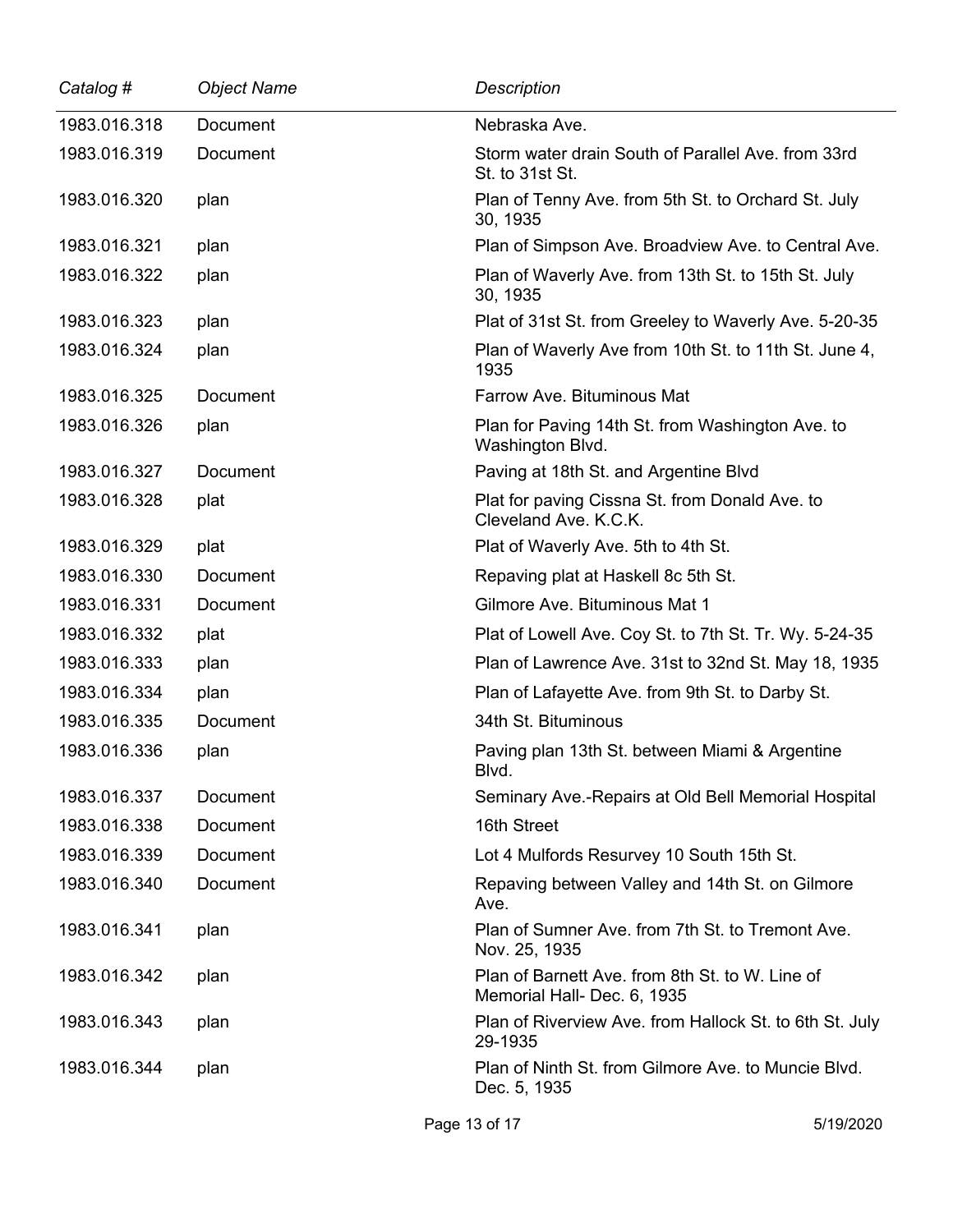| Catalog #    | <b>Object Name</b> | <b>Description</b>                                                     |
|--------------|--------------------|------------------------------------------------------------------------|
| 1983.016.345 | plan               | Plan of Haskell Ave. from 4th St. to 5th St. July 24,<br>1935          |
| 1983.016.346 | plan               | Plan of Hallock St. from Reynolds Ave. to Orchard St.<br>July 31, 1935 |
| 1983.016.347 | Document           | Asphalt Top for Waverly Ave. 10th St. to 11th St.                      |
| 1983.016.348 | plat               | Plat of Tauromee Ave. from 8th St. to 9th St. April 30,<br>1935        |
| 1983.016.349 | Document           | Profile Storm Water Drain                                              |
| 1983.016.350 | plat               | Plat of Wilson Blvd from 14th St. to 15th St.                          |
| 1983.016.351 | Document           | Sidewalk of Minnesota Ave.                                             |
| 1983.016.352 | plat               | Plat of Tremont Ave. from Central to Reynolds Ave.<br>May 11, 1935     |
| 1983.016.353 | Document           | 30th St. and Orville Ave. Storm Water Drain                            |
| 1983.016.354 | plt                | Plat of Banett Ave. from 5th St. to 6th St.                            |
| 1983.016.355 | <b>Document</b>    | Drainage Area 31st St. near Sloan Ave.                                 |
| 1983.016.356 | plan               | Plan of Vermont Ave. from 8th St. to Mill St. June 5,<br>1935          |
| 1983.016.357 | plan               | Plan for Resurfacing New Jersey Avenue                                 |
| 1983.016.358 | plan               | Plan of 9th St. from Minnesota Ave. to State Ave.<br>May 1, 1935       |
| 1983.016.359 | plat               | Plat of Pyle St. from Lowell Ave. to Pacific Ave. May<br>14, 1935      |
| 1983.016.360 | plat               | Plat of Packard St. Cheyenne to Miami Ave. 5-16-35                     |
| 1983.016.361 | Document           | Asphalt top Pacific Ave. 7th St. to Coy St.                            |
| 1983.016.362 | Document           | Ruby Ave. 21st to 23rd St.                                             |
| 1983.016.363 | Document           | Pipe Hand Rail for Huron Park                                          |
| 1983.016.364 | plan               | Plan of shuttle board Courts                                           |
| 1983.016.365 | plan               | Plan 4th St. Walker Ave. to Richmond Ave. Sept.<br>6,1935              |
| 1983.016.366 | plan               | Plan of Idaho Ave. Perry Square- Montana Ave<br>March 31, 1936         |
| 1983.016.367 | plan               | Plan of Ray Ave. Perry Square to Gilmore Ave.<br>March 30, 1936        |
| 1983.016.368 | Document           | Waterline Extension-Quindaro Township 1938-1939                        |
| 1983.016.369 | Document           | 5th Street Bridge Razing 1935-1939                                     |
| 1983.016.370 | Document           | Whiting File (File out)                                                |
| 1983.016.371 | report             | Annual Report 1933-1934, 1936-1939                                     |
| 1983.016.372 | Document           | County #50 Blanket Roads and Bridges 1938                              |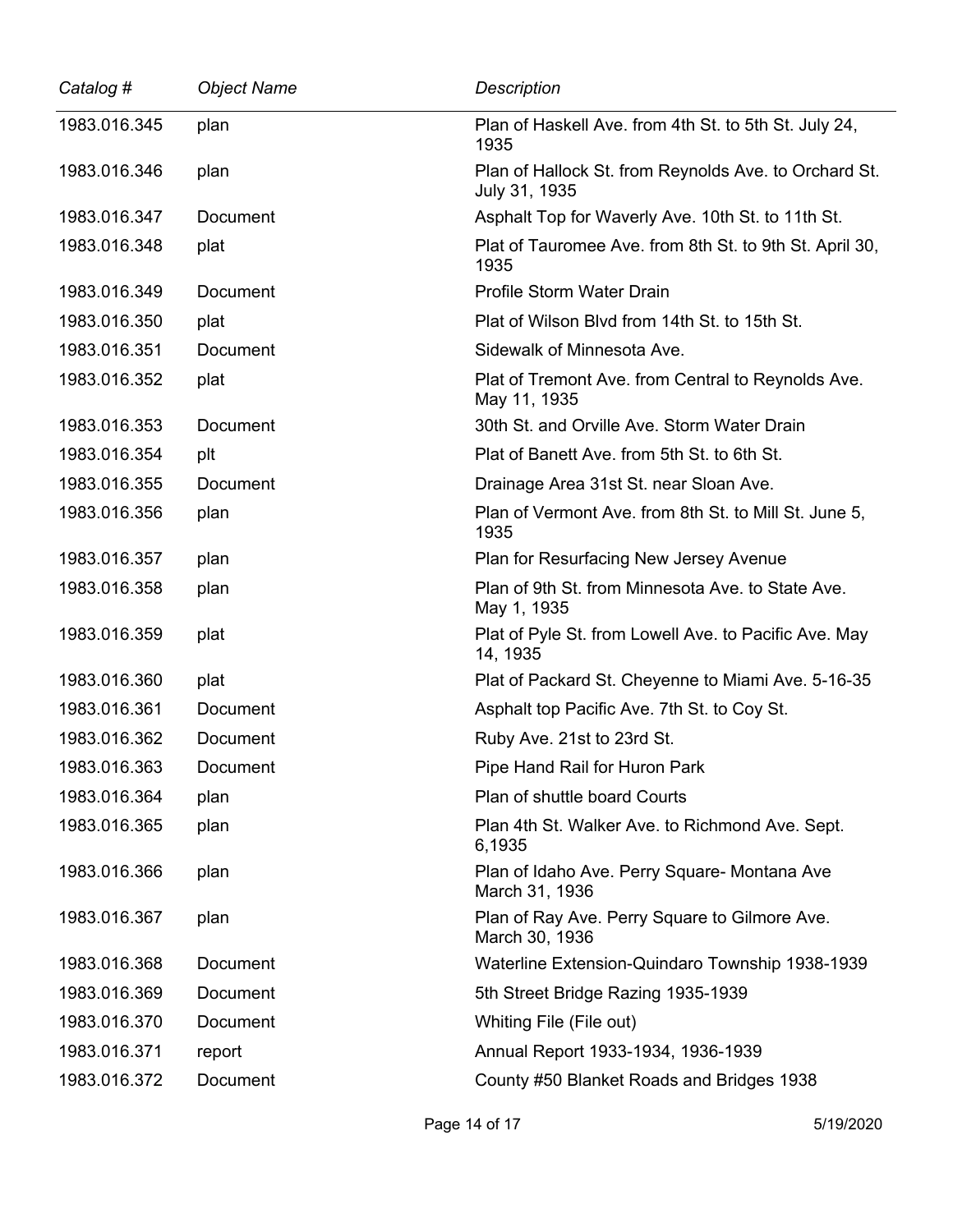| Catalog #    | <b>Object Name</b> | <b>Description</b>                                                                                 |
|--------------|--------------------|----------------------------------------------------------------------------------------------------|
| 1983.016.373 | Document           | Argentine Athletic Field- Dr. Clopper Memorial Field<br>(A) 1936-37                                |
| 1983.016.374 | <b>Document</b>    | Argentine Athletic Field- Dr. Clopper Memorial Field<br>(B) 1936-37                                |
| 1983.016.375 | Document           | (P.W.A.) West Kansas Ave. Bridge 1935, 1937                                                        |
| 1983.016.376 | Document           | W. Kansas Ave. Brs. (Turner Bridge) 1935, 1937                                                     |
| 1983.016.377 | Document           | Proposed P.W.A. Projects-1935 1934-1935                                                            |
| 1983.016.378 | bulletin           | W.P.A. Bulletins complete file 1935-1940                                                           |
| 1983.016.379 | Document           | Kaw Valley Dike 1936-1938                                                                          |
| 1983.016.380 | Document           | Proposed Projects 1935-1936, 1938                                                                  |
| 1983.016.381 | <b>Document</b>    | W.P.A. General 1935-1936                                                                           |
| 1983.016.382 | Document           | W.P.A. General 1935-1939                                                                           |
| 1983.016.383 | Document           | 23 A County Lake (Dam/Park Blanket) D1-575 Work<br>No. 1153 (Marshall Creek Site) 1935-1936, 1938  |
| 1983.016.384 | Document           | 22 Farm Ponds (Blanket) 10 Ponds D1-1-377                                                          |
| 1983.016.385 | Document           | 21 Old Sortor Nearman 16' Wide D1-1-710 1.25 mi.<br>$+1.56$ mi. = 2.81) Retread 2" thick 1935-1936 |
| 1983.016.386 | Document           | 20 Quindaro Township (Blanket) Grading, Structures<br>& Surface 10 miles D1-1-371 1935, 1938       |
| 1983.016.387 | Document           | 19 Delaware Township (Blanket) Grading, Structures<br>& Surface 10 miles D1-1-370 1936             |
| 1983.016.388 | Document           | 18 Shawnee Township (Blanket) Grading, Structures<br>& Surface 10 miles D1-1-366 1935-1939         |
| 1983.016.389 | <b>Document</b>    | J.M. Pope Road 1937                                                                                |
| 1983.016.390 | Document           | 16 Ca. Crusher-Blanket D1-1-376 1935                                                               |
| 1983.016.391 | Document           | 15 Rural Schools- Blanket D1-1-375 1935                                                            |
| 1983.016.392 | Document           | Road Projects- Misc. 1935-1940                                                                     |
| 1983.016.393 | Document           | Road Projects Misc. 1935-1940                                                                      |
| 1983.016.394 | Document           | 13 Island Creek School Dist. No. 24 D1-1-578 Work<br>Order 892 1935-1936                           |
| 1983.016.395 | Document           | 12 B Surface County Road 10 Miles D1-1-305<br>Muncie Ridge Road 1935-1940                          |
| 1983.016.396 | Document           | 12 A Surface County Road Muncie Ridge Road 10<br>miles D1-1-305 1935-1939                          |
| 1983.016.397 | Document           | 11 Argentine Holliday Road Should County Concrete<br>Roads 29.83 mi. D1-1- 304 1935-1936           |
| 1983.016.398 | Document           | 10 C.T. Rice Road D1-1-235- Work No. 445<br>Delaware TWP. 1935                                     |
| 1983.016.399 | Document           | 9B Garret Road D1-1-199 Work No. 936 1935-1937                                                     |

 $\overline{\phantom{0}}$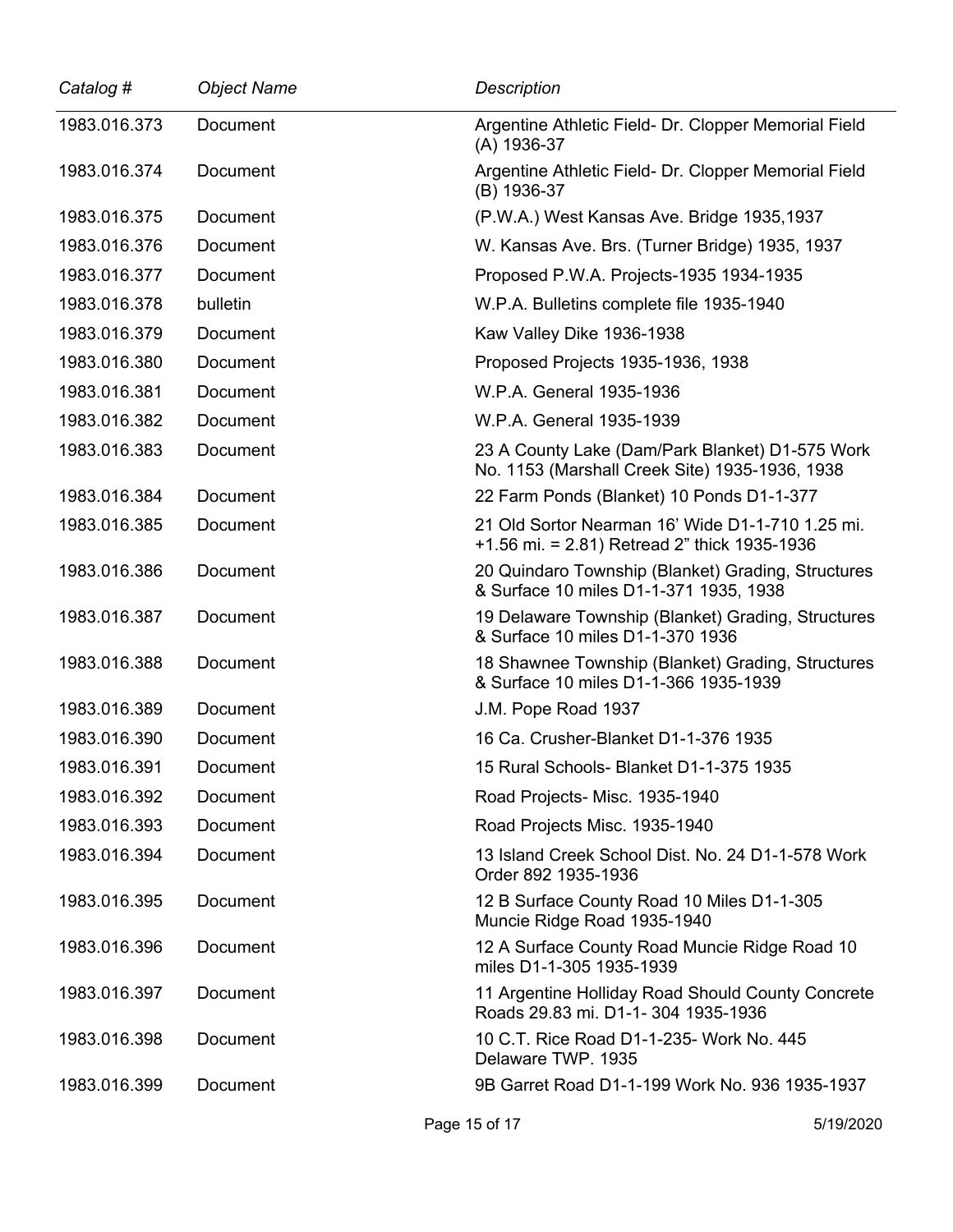| Catalog #    | <b>Object Name</b> | <b>Description</b>                                                                                                               |
|--------------|--------------------|----------------------------------------------------------------------------------------------------------------------------------|
| 1983.016.400 | Document           | 9A Woodward Garret Road D1-1-199 Work No. 936<br>(1935)                                                                          |
| 1983.016.401 | <b>Document</b>    | 8B MO. River Road D1-1-202 0 + 00-52 + 00<br>Pomeroz to KC 1935-1936                                                             |
| 1983.016.402 | Document           | 8A MO. River Road D1-1-202 1935 Pomeroz to KC                                                                                    |
| 1983.016.403 | Document           | 7 36 Dist. Horanif School D1-1-228 1935-1936                                                                                     |
| 1983.016.404 | Document           | 6 Sinall School Dist. No 31 D1-1-203- Work No.<br>26771935-1936                                                                  |
| 1983.016.405 | Document           | 5 Argentine- Holliday Rd. Slide D1-1-80 Work No.<br>139 1935                                                                     |
| 1983.016.406 | Document           | 4 J.C. Grinter Road Wyandotte Township 1437 1935-<br>1936                                                                        |
| 1983.016.407 | Document           | 3 Oak Grove School D-1-147 - Work No. 138 1935-<br>1937                                                                          |
| 1983.016.408 | Document           | 2 Fangrow Road D1-1-39 Work No. 51 1935                                                                                          |
| 1983.016.409 | Document           | 1 Hutton Road Dist. No. D1-1-38 - Work No. 137<br>1935-1936                                                                      |
| 1983.016.410 | Document           | 23B County Lake (Dam Blanket) Park D1-575 Work<br>No. 1153 Marshall Creek Dam 1936, 1938                                         |
| 1983.016.411 | Document           | 23C County Lake (Dam Blanket) Park D1-575 Work<br>No. 1153 Marshall Creek Dam 1935, 1938                                         |
| 1983.016.412 | Document           | 23D County Lake (Dam Blanket) Park D1-575 Work<br>No. 1153 Marshall Creek Dam 1938                                               |
| 1983.016.413 | Document           | 24 Thorn Road (Retaining Wall) D1-1-579 1935                                                                                     |
| 1983.016.414 | Document           | 25 2" Retread Pa. Ave. D1-1-660 Kerr Road Sharpe<br>Road DeFries Road Carlton Rd. Sortee Rd. 1937                                |
| 1983.016.415 | Document           | 26 Bindweed Survey Rejected 1935                                                                                                 |
| 1983.016.416 | Document           | 27 Carlisle Road C.B.M. Part D1-1-713 1933,1935-<br>1938                                                                         |
| 1983.016.417 | <b>Document</b>    | 28 County Farm D1-1-835 Work Order-896 Fence,<br>Water tower, etc. 1935                                                          |
| 1983.016.418 | <b>Document</b>    | 29 County Bridge (Nearman) D-1-74 1935                                                                                           |
| 1983.016.419 | Document           | 30 Physical Inventory of Land and Building in<br>Wyandotte 1935. Fed. Fund 156,976.00 Sponsors<br>Cost 6,720.50 Total 163,696.50 |
| 1983.016.420 | <b>Document</b>    | 31 Blanket- Co. Roads 1936                                                                                                       |
| 1983.016.421 | Document           | 32 Waterline to Co. Farm 1936-1937                                                                                               |
| 1983.016.422 | Document           | 34 Piper High School 1936-1937                                                                                                   |
| 1983.016.423 | Document           | 35 Cubbison Farm Pond 1936-1937                                                                                                  |
| 1983.016.424 | Document           | 36 Co. Farm Pond                                                                                                                 |

 $\overline{a}$